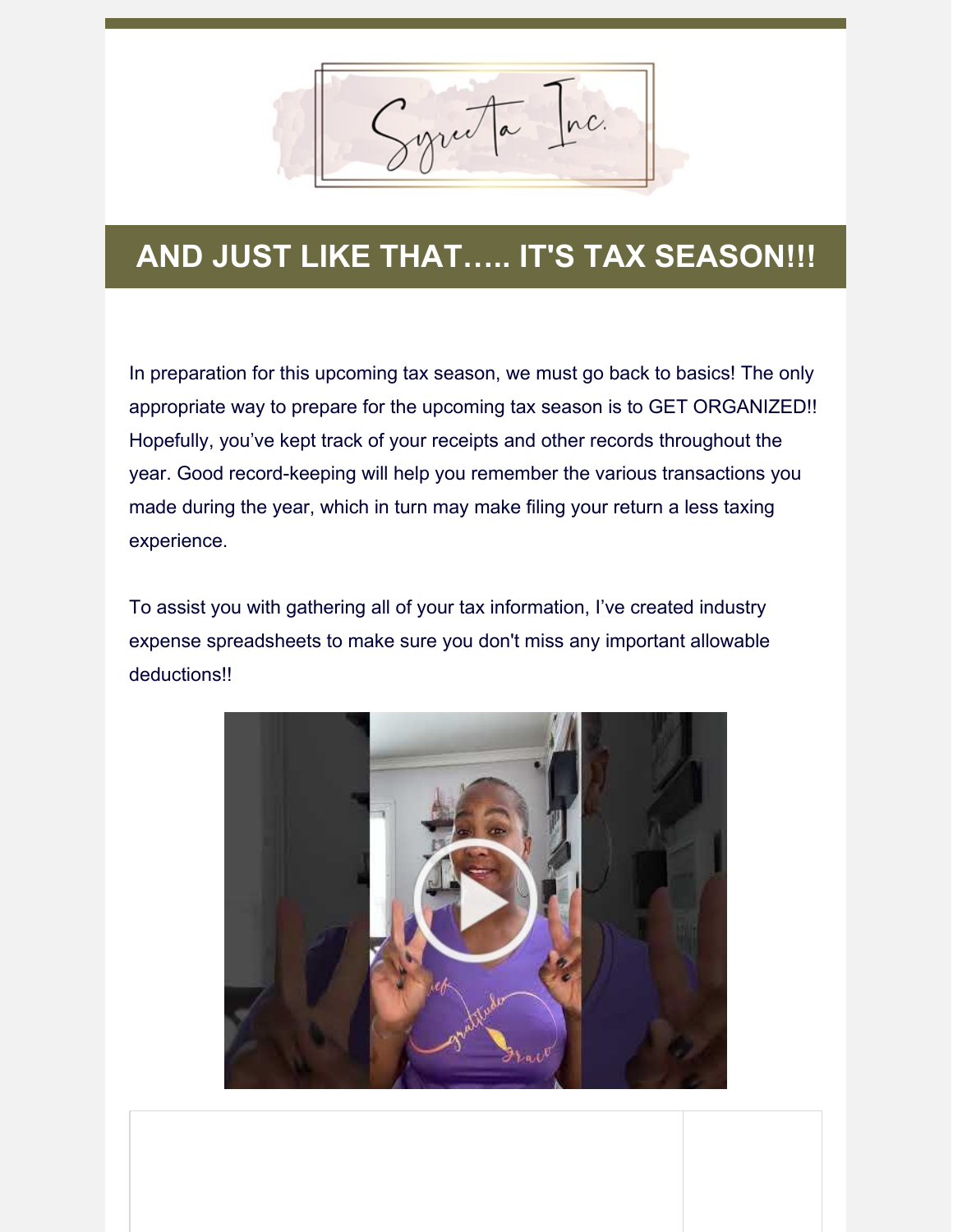

**REMEMBER.....**When it comes to working on your taxes,**EARLIER is ALWAYS** better.

**NOTE:** The purpose of these worksheets is to help you organize your taxdeductible business expenses.

**WHEN CAN WE FILE** – IRS hasn't acknowledged a specific date of acceptance. It is estimated IRS will open e-File on **January 25, 2022.** However, delays are expected until mid-February for those who received the **advance Child Tax Credit** or will receive the **Earned Income Credit.**

However, if you have your IRS forms and documents, you can send them to me know for preparation, and upon your approval, I am able to electronically file them and they will be in the first batch of returns IRS will accept. Sometimes, the IRS will pull random returns for processing before the official acceptance date to test their system.

**VIEW YOUR ACCOUNT ONLINE** – Use the IRS online [account](https://www.irs.gov/payments/your-online-account) to securely access the latest information available about your federal tax account and see information from your most recently filed tax return on IRS.gov. You can: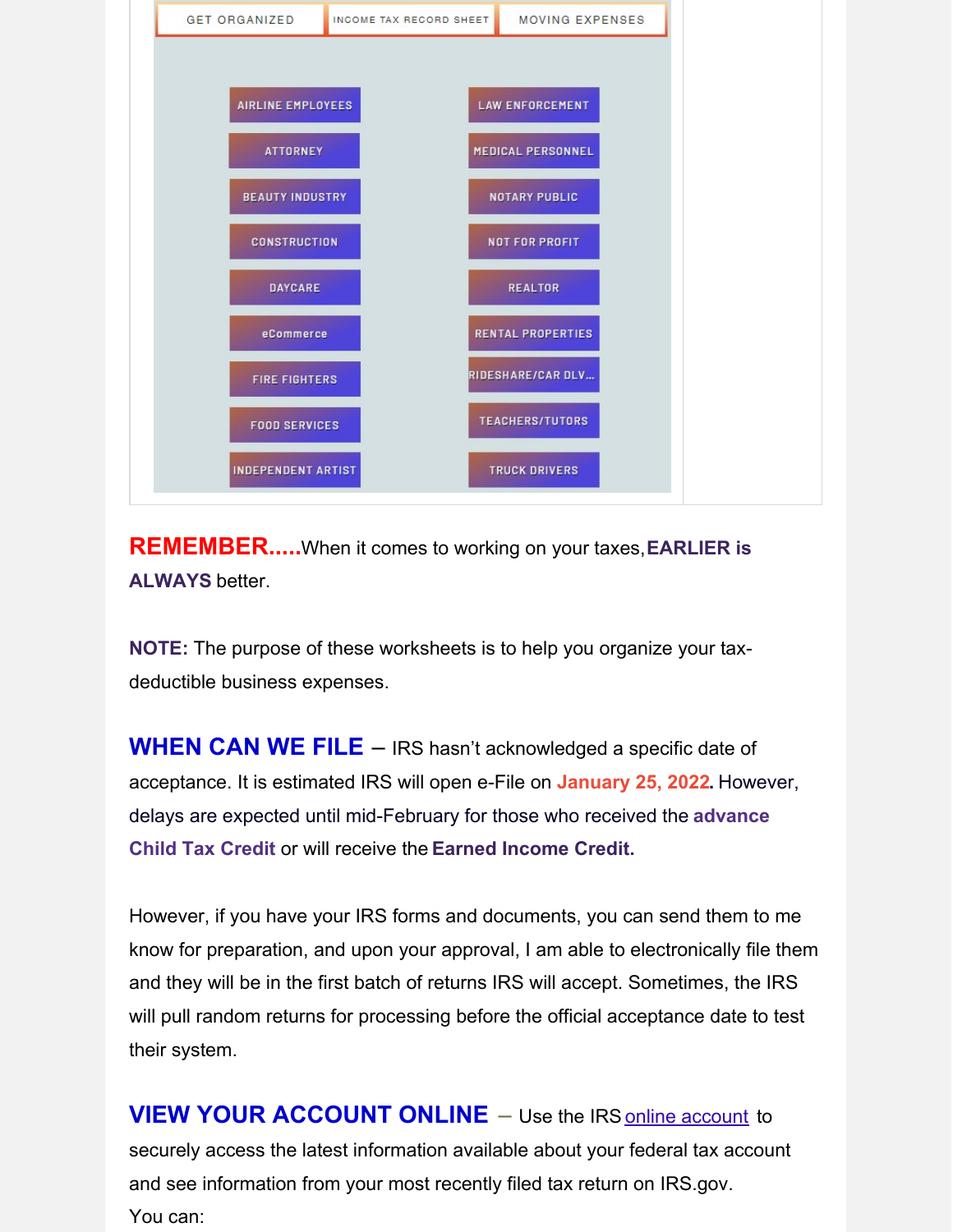- View the amounts of the Economic Impact Payments you received
- Access Child Tax Credit Update portal for information about advance Child Tax Credit payments
- View key data from your most recent tax return and access additional records and transcripts
- View details of your payment plan if you have one
- View 5 years of payment history and any pending or scheduled payments

**CAN I USE MY LAST PAYCHECK** – Unfortunately, with all these new healthcare tax laws, the information on your W2 may have year-end adjustments, additions, etc. that don't match what's on your year-end pay stub.

Also, your employer's federal tax id is required to file and the majority of the time it's not listed on your paycheck stub. So, if you started a new job, and that employer isn't already in your tax preparers system (that would be "ME" \*wink\*) then you will have to wait for your W2.

The only time you're allowed to use your last pay stub to file is if you haven't received your W2 by February 15 and efforts to obtain your W2 from your employer have failed.

Besides, if you have a mortgage, rental property, in school/children in school or have had any settlements, investments, sold stock, you need to wait until you receive ALL tax-related material to file.

## **DATES OF IMPORTANCE**

## **Jan 3rd**

The first day to file a federal tax return, though the IRS generally will not accept e-file and free file returns until the end of January. Even paper-based filings won't be processed till later in the month

**ESTIMATED** - Jan. 25th - IRS E-file to go live, allowing submission of electronic tax returns for the vast majority of tax filers. Paper tax returns will begin processing later in mid-February as IRS system updates continue (IRS recommends e-filing for faster refunds).

> Still have questions, don't hesitate to call or email me. In the meantime, have a blessed & prosperous day.